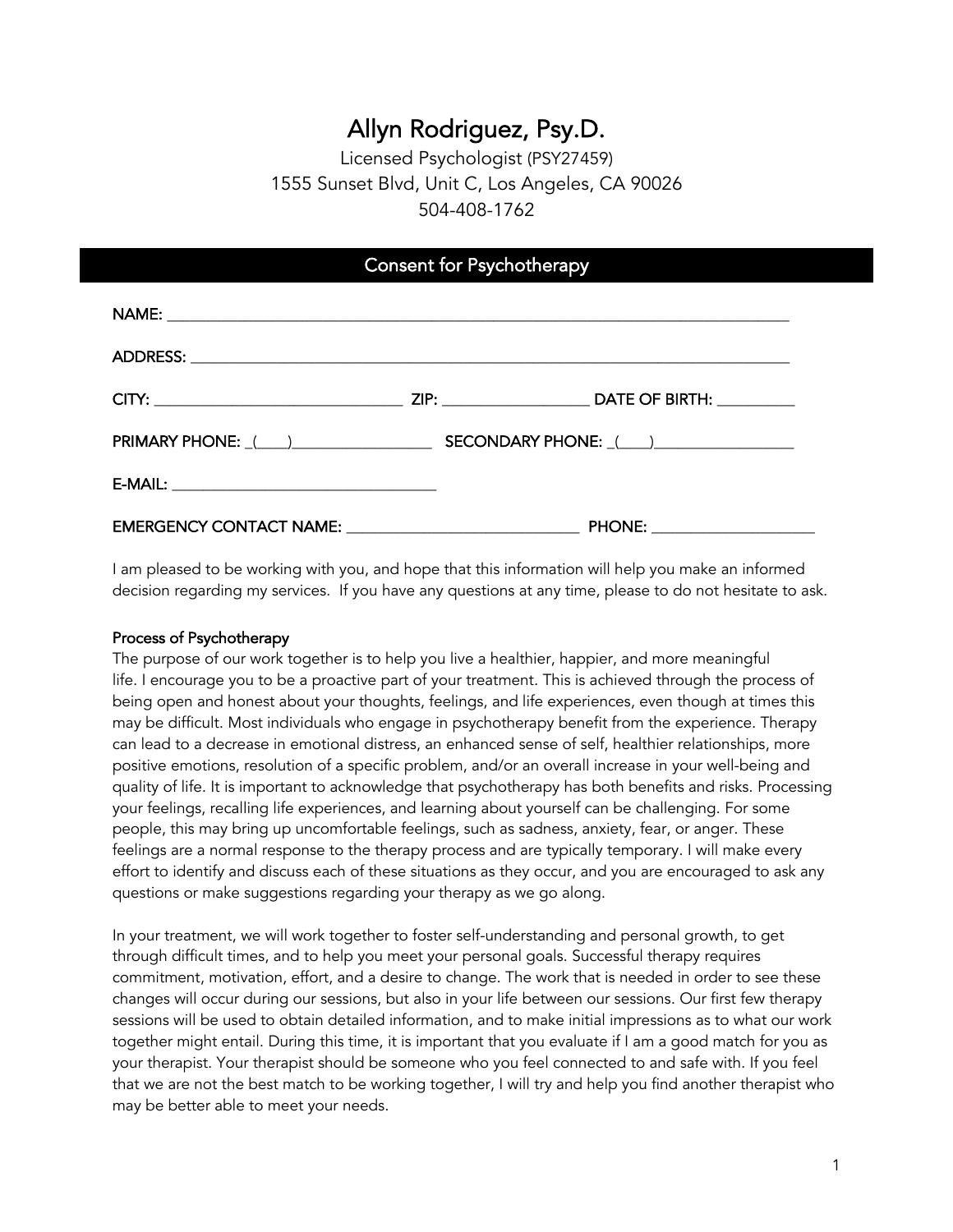I only take clients that I believe I can help, and I enter the therapy relationship with optimism about working together. If you have concerns about your progress or the course of therapy, please do not hesitate to discuss this with me. You may end therapy at any time; however, it is highly recommended that we discuss termination together before therapy ends.

# **Confidentiality**

All information regarding you, your care, and the fact that you are receiving care from me is confidential and is not released to anyone without your written consent, except when required by law. These exceptions include: (1) a situation of potential harm to yourself or others, (2) when the court demands records, (3) in cases of suspected child or elder abuse or neglect, and (4) if your insurance company requests your records. To provide you with the best treatment possible, it may also be necessary for me to discuss your case with colleagues from time to time. Those individuals are bound by the same rules of confidentiality as I am, and I will make every effort not to disclose identifying information in such situations.

#### Confidentiality with Adolescents

When working with children or adolescents under the age of eighteen, the law may provide the parents with the right to examine their child's treatment record. However, it is my policy to request an agreement from the parents to give up access to this record, in order to allow for the best possible treatment for their child. I will provide the parents with only general information about our work with their child, unless I feel there is a risk that the child is in danger of hurting themselves or someone else, in which case I will notify the parents of our concern. In most cases, before discussing any information with the parents, I will share with the child what we intend to share with their parents, or involve the child in the process of sharing important information.

#### Confidentiality in Couples Treatment

In couples treatment, you should be aware that information shared during sessions may be disclosed to the other member of the couple who is also participating in treatment. A disclosure of this nature may occur when the information is relevant to the treatment in which both parties are participating, and every effort to advise you of the necessity to disclose this information will be made.

#### Session Time

The standard session time is 50 minutes. If you are late, we will end on time. If I am late, you will still receive your full 50 minutes for the session. This time may be provided at the end of that session or during a future session depending on what we decide together.

#### Fees and Payment

My fee is \$275 per session for individuals and \$300 for couples, with payment to be made weekly (at time of service). Please make checks payable to Allyn Rodriguez, PsyD. Clients are personally responsible for the fee for service. If you wish to submit for out-of-network benefits for insurance, please speak with me and I will provide you with the necessary paperwork.

## Cancellation Policy

I consider our meetings very important and expect you do the same. However, there may be times in which you need to cancel a session. In the event that you are unable to keep an appointment, please notify me as soon as possible. I ask that you give at least 24 hours notice and charge the full fee for